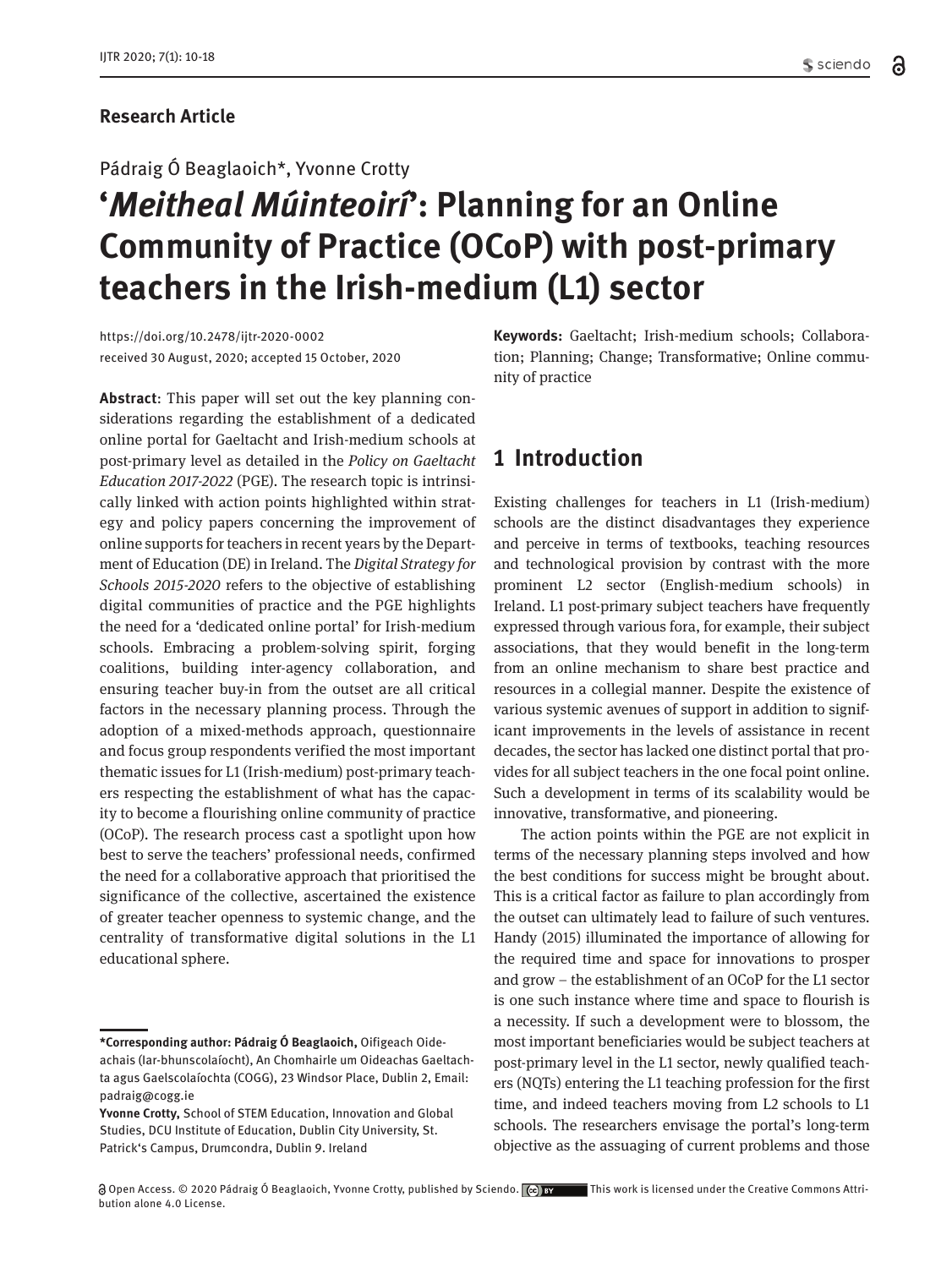of new entrants to the profession. The vision for this project is an anywhere anytime online co-learning space for L1 teachers that could potentially lead to accessing a rich suite of resources, extending subject knowledge, engaging in professional dialogue and online CPD, receiving collegial support/advice and ensuring equity of provision.

Firstly, the 2-stage mixed methods approach adopted will be presented alongside a selection of teacher assertions which point to their views on OCoP establishment being aligned with much of the commentary in the existing literature. Secondly, the subject of Online Communities of Practice (OCoPs) will be introduced alongside a definition of its defining characteristics. Although sharing some similarities with face-to-face Communities of Practice (CoPs), there are distinct differences that will be discussed, with a focus on the significant importance of vision and purpose and variations in terms of operationalisation. OCoPs that fail to provide value for users and are lacking in terms of leadership tend to be short-lived and these areas will be explored. Furthermore, the elemental importance of trust-building, reputational reliability and cultivating a sense of belonging will be illuminated. In conclusion, the positive early transformative indicators and the bright portents for future success will be referenced alongside some recent evidence of significant progress. This paper should be of interest to those working in the field of education and training management intending to plan a pathway for building an OCoP for teachers and professionals working in the education sector.

## **2 Methodology**

The researchers chose to adopt a mixed-methods approach to the research question at hand, which incorporated an online questionnaire at the first phase of the study, followed by an online focus group interview. Availing of this two-pronged process provided a greater depth of views and observations than the sole independent use of quantitative or qualitative methods (Creswell, 2012). Given the multi-faceted and emotive nature of the research topic allied with the centrality of teachers' input, the researchers felt the breadth of opinion and scale of complexity involved could not have been adequately captured through the employment of one methodology (Johnson et al., 2007).

The first step on the research journey entailed the circulation of an online questionnaire via Google Forms to 20 post-primary L1 teachers to assess the respondents'

views regarding four primary pillars: **1.** Professional, linguistic and geographical background, **2.** ICT and linguistic proficiency, **3.** Previous experience of online communities of practice, and **4.** Teacher expectations for an OCoP serving subject-specific L1 teachers. Purposive sampling was employed at this stage of the research to ensure that the respondents were representative of an equitable cross-section of the L1 post-primary teaching community in terms of gender, subject area, geographical location, and linguistic proficiency. The results garnered from this phase fed into the identification of key lines of questioning for the focus group component and cast a spotlight on many of the same thematic areas that continually arise in the literature on CoP/OCoP foundation.

The most prominent topics arising from the online questionnaire (phase 1) were extrapolated from the data, highlighted, collated and coded in a visual manner utilising virtual post-its through the visual collaborative software *www.miro.com* (Figure 1). It was clear that all the initial topics captured could not be discussed individually within the limited timeframe assigned to the online focus group process. This reality necessitated further analysis and investigation. Adopting a repeated familiarisation technique and iterative process, the data was pooled into the 8 most salient categories. The final layers of analysis illuminated these categories as aligned with the 5 developmental stages of OCoPs presented by the Ministry of Education, New Zealand (2006). The six-phase model of thematic analysis (Maguire & Delahunt, 2017) was elemental in deciphering this process and resulted in simple workable themes in the facilitation of the online focus group process: (a) familiarisation, (b) coding, (c) gen-

| <b>Openness</b>                            | CPD<br>$\mathbf{g}$<br>ICT            | Peer<br>Teaching<br>and<br>Learning   | Time<br>Investment                 | Online<br>Assessments           | One-time<br>momentum?                                    |
|--------------------------------------------|---------------------------------------|---------------------------------------|------------------------------------|---------------------------------|----------------------------------------------------------|
| Professional<br>Learning                   | Professional<br>Support               | Lead<br>organiser                     | Collegiality                       | Assistance                      | <b>Expertise</b><br>and<br>Advice                        |
| Regularity<br>$\alpha$ f<br>updates        | Live<br>contact                       | Multipoint<br>entries                 | Public<br>awareness                | Role of<br>social<br>media      | Effective<br>facilitation                                |
| Discussion<br>forum                        | Activity<br>recognition<br>and status | Instructional<br>videos               | Online<br>tuition<br>possibilities | Need for<br>a strategic<br>plan | Advisory<br>board?                                       |
| Necessity<br>of visual<br>learning<br>aids | Collaborative<br>work is key          | Systemic<br>support and<br>commitment | Continuous<br>moderation           | Permanent<br>coordinator        | Link(s) to<br>3rd level<br>institution(s)<br>$77.1 + 11$ |

**Figure 1:** Prominent topics from questionnaire respondents on OCoP establishment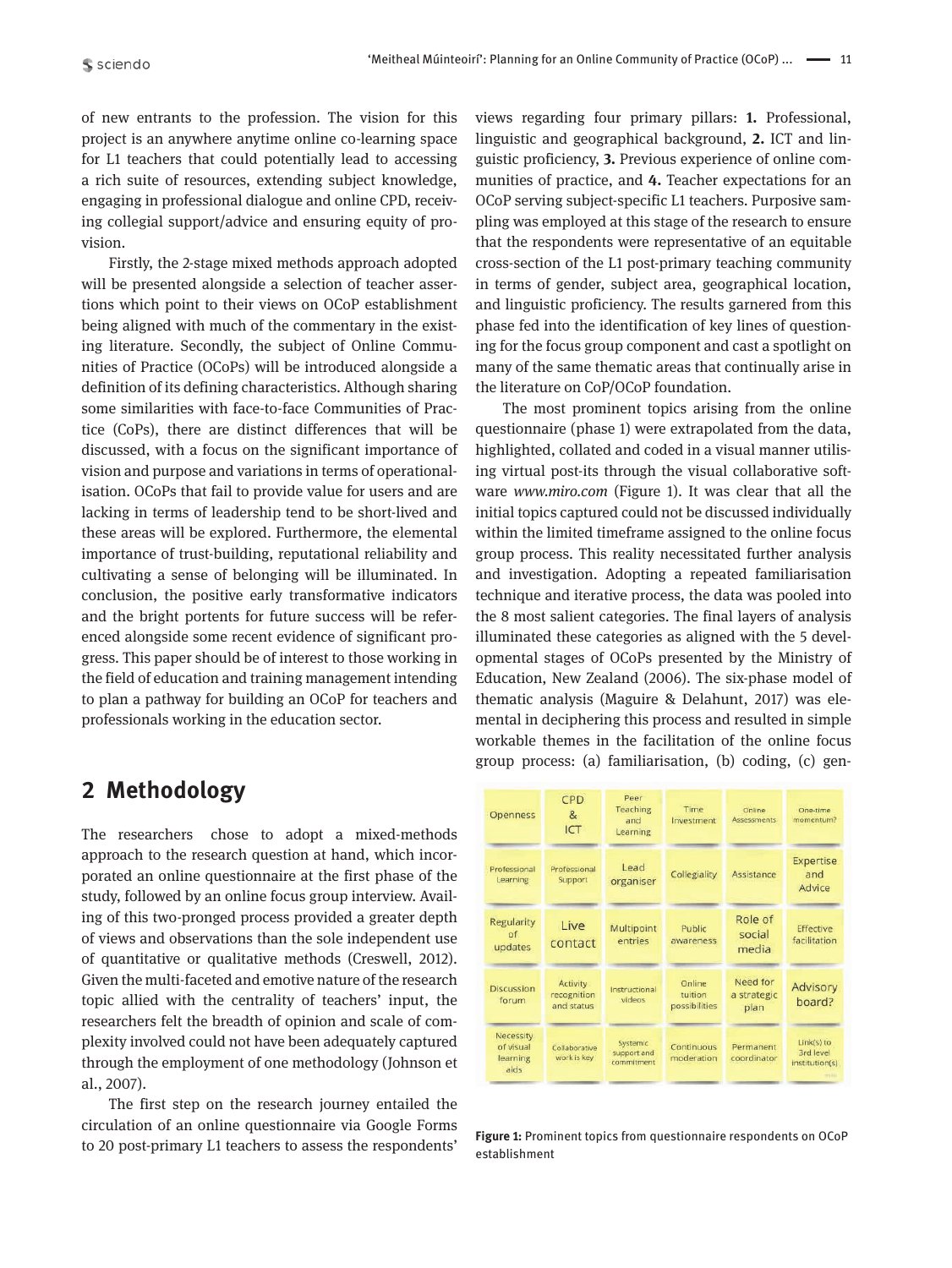erating themes, (d) reviewing themes, (e) defining and naming themes, and (f) writing up.

#### **A categorisation of the eight most salient areas from questionnaire responses**

- Building momentum and awareness
- Vision, strategy, and moderation
- Leadership factor chief drivers
- Cultivating collegiality and reciprocity
- Architectural design and ease of use/access
- Systemic support and sustainability concerns
- Participatory recognition and time factor
- Training opportunities and ongoing support

Building upon the early analysis, these eight categories were condensed into 5 thematic areas, which upon detailed examination were seen to align with the identified developmental stages of establishing OCoPs (Ministry for Education NZ, 2006): **1. Identification / 2. Design / 3. Testing / 4. Roll-out / 5. Growth**. All the focus group questions were formulated based on the valuable informative thematic data gathered in the initial stage of the mixed-methods approach and asked sequentially as detailed below (Figure 2).

## **3 Focus Group Process**

Four focus group interviewees were selected from respondents who completed the online questionnaire. Varying theories exist surrounding the recommended numbers of focus group participants, whereby the advice can be anywhere ranging from four to fifteen people (Ochieng et al., 2018). This was done by way of convenience sampling insofar as the teachers invited to participate were professionally identifiable through their levels of activity in the respective subject fields. A degree of proficiency concerning ICT, involvement in relevant subject association(s), and some level of pre-existing activity in the field of professional learning activity were desirable. The teachers engaged in the discussion were representative of the various types of schools, encompassing Gaeltacht schools and *Gaelcholáistí* (schools outside the Gaeltacht boundaries), and captured opinions from teachers with varying years of service, background and subject areas – Gaeilge, Physical Education, Business, Science and Material Technology/Woodwork. The interviews were conducted over the course of an hour and a half via an encrypted and password-protected Zoom account. The interviewees' faces were always visible on-screen, and the researcher ensured that all participants were allocated equal amounts of time to voice their opinions. Due cognisance was given to the critical importance of objectivity and confidentiality.

The opinions expressed by the focus group respondents very much aligned with the theories and assertions opined in academic writing concerning effective and sustainable planning for OCoPs. Questions were asked in parallel with the five broad thematic stages of OCoPs that came to the fore during phase 1 of the research process. Interestingly, participant teachers equally shared the contention that drawing from a pre-existing co-located CoP would contribute positively to the propensity of future OCoP success. A commonly shared sentiment was the need for a fusion of offline and online input for example, in the guise of an initial face-to-face meeting before moving online, and a proposed annual/bi-annual resource-sharing and/or networking day. Although the teachers recognised that most of the activity would happen online, they

Theme 1: Identification stage - identify the audience, purpose, goals and vision of OCoP?

Theme 2: Design stage - activities, technologies, collaborative processes and roles to support OCoP?

Theme 3: Testing stage – road testing, subject ambassadors (champions/change agents), strategy assessment, establish a working framework for OCoP?

Theme 4: Roll-out stage - onboarding and roll-out to the broader community, set timeframes for development and levels of engagement?

Theme 5: Growth stage - sustaining collaboration and knowledge-sharing, increasing participation and contributions, goal setting, networking?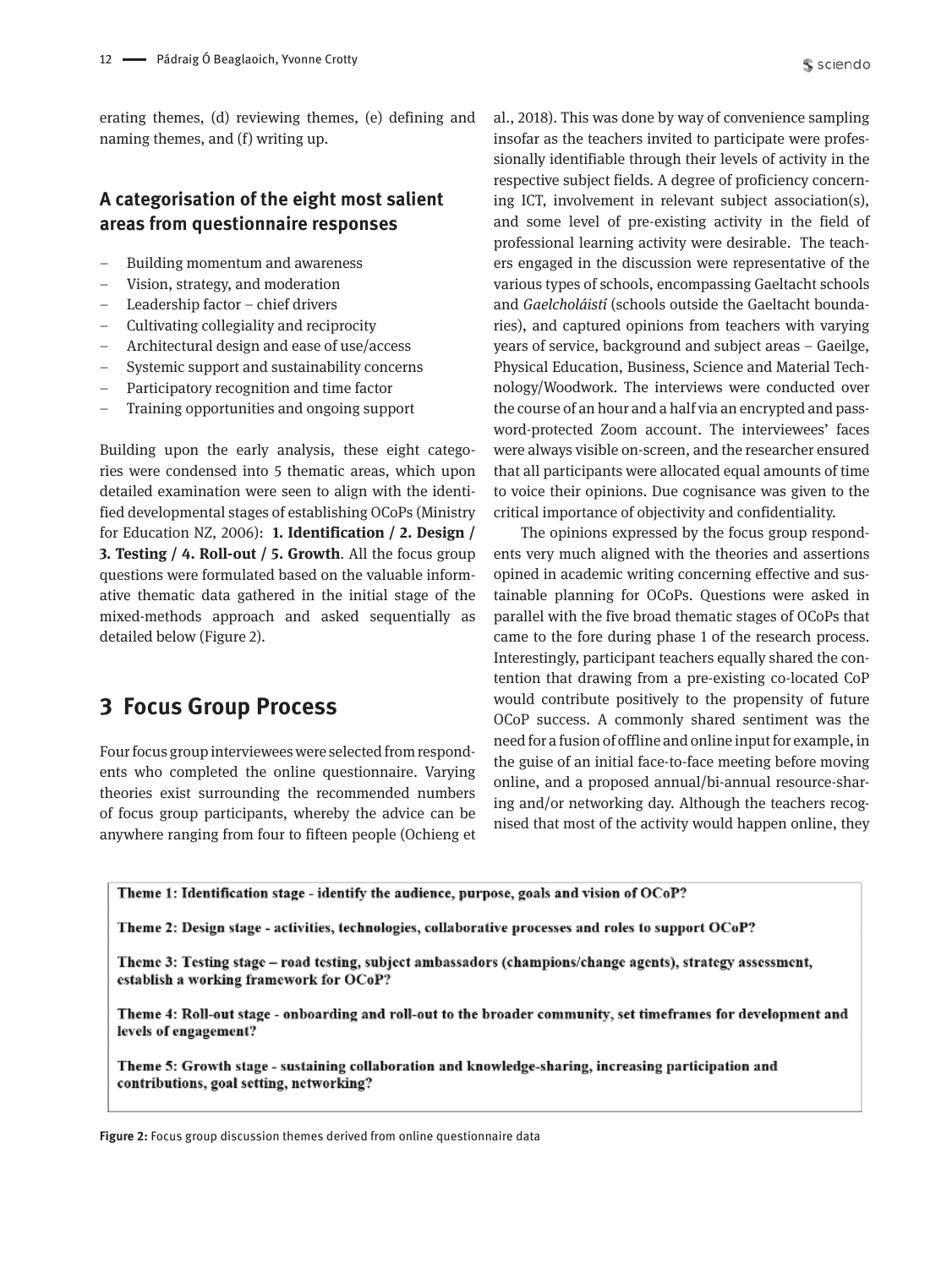acknowledged the human element was a vital ingredient in the trust-building process. The focus group participants opined that one driving organisation, one focal point, a code of practice and ease of use were all necessities in the development of an OCoP for the L1 sector – some of these activities are already happening online in various shapes and forms, for example via Twitter, Facebook closed groups, Microsoft Teams and Dropbox, but a strategic streamlined approach that brings L1 teachers together in one central place was a space that teachers identified as an area for expansion if a transformative change is to be fully realised.

#### **3.1 Desired Design**

The constituent parts of an OCoP for L1 teachers and what would be desirable from a design perspective resulted in some interesting and definitive observations during the focus group process (Figure 3). All focus group participants felt a full-time coordinator needed to be assigned to fulfil the developmental, planning, administrative and training needs of such a venture – such a move would ensure the continuity and regularity that has been missing regarding teacher-driven OCoP activity in recent decades. Teachers are already overburdened with initiative overload within their day-to-day teaching duties and it was conveyed that subject-specific teachers simply do not possess the necessary time to drive a venture of this enormity from within. The support of the Department of Education and agencies like An Chomhairle um Oideachas Gaeltachta agus Gaelscolaíochta (COGG), the Professional Development Service for Teachers: Technology in Education (PDST TiE) and Scoilnet (Department of Education's official portal for Irish education) was viewed as paramount to the OCoP realising its transformational capability. Good moder-



ation and strong leadership are characteristic traits of successful OCoPs, and these key components were also highlighted by the focus group participants. In addition to that, the vital importance of subject agents/ambassadors as part of the leadership structure was highlighted alongside the wisdom of identifying upward to three teachers in each subject area. Movement and growth are natural progressions in any community and depending solely on one subject-specific agent was considered by participant teachers a risk factor that should be avoided.

Online focus group participants were categoric in their assertion that the professional value and benefit of engaging with the OCoP must be very clear to L1 teachers from the outset and would require robust publicity, awareness-raising and recruiting campaigns. They also relayed the importance of operational simplicity thus ensuring engagement from L1 teachers at varying trajectories and levels of ICT proficiency. It was acknowledged that some schools are far ahead of others in terms of ICT investment, implementation, and training. This digital divide is an issue that will need to be addressed. If teachers are to benefit from shared knowledge, embrace a spirit of reciprocity and engage collaboratively in professional learning, it was the strongly held view of all focus group participants that the functionality of an advisory/discussion forum should be provided within the OCoP. Finally, there was a clear recognition of the following necessities: embracing openness, continuously reflecting and re-adapting, accepting constructive criticism and being amenable to mid-stream changes. One idea mooted during the focus group process and worthy of further exploration is the proposal that a named teacher within every L1 school could fulfil a representative management role (like commonly held 'A' posts), whereby they would act as the point of contact for the OCoP coordinator and disseminate relevant information to staff regularly. This prospect also lends itself to the possibility of forming an OCoP advisory group  $(6 - 8)$  L1 teachers) that would provide an ongoing feedback loop and ensure that teachers could highlight issues requiring attention as and when they may arise.

## **4 Online Communities of Practice**

Etienne Wenger is globally regarded as one of the chief thought leaders in the area of CoPs for several decades and has built upon Vygotsky's earlier theories of social constructivism to reach an understanding whereby CoP theory is built on the principles of collective learning and the social construction of knowledge. CoPs tend to have a **Figure 3:** Prim ary assertions voiced by focus group participants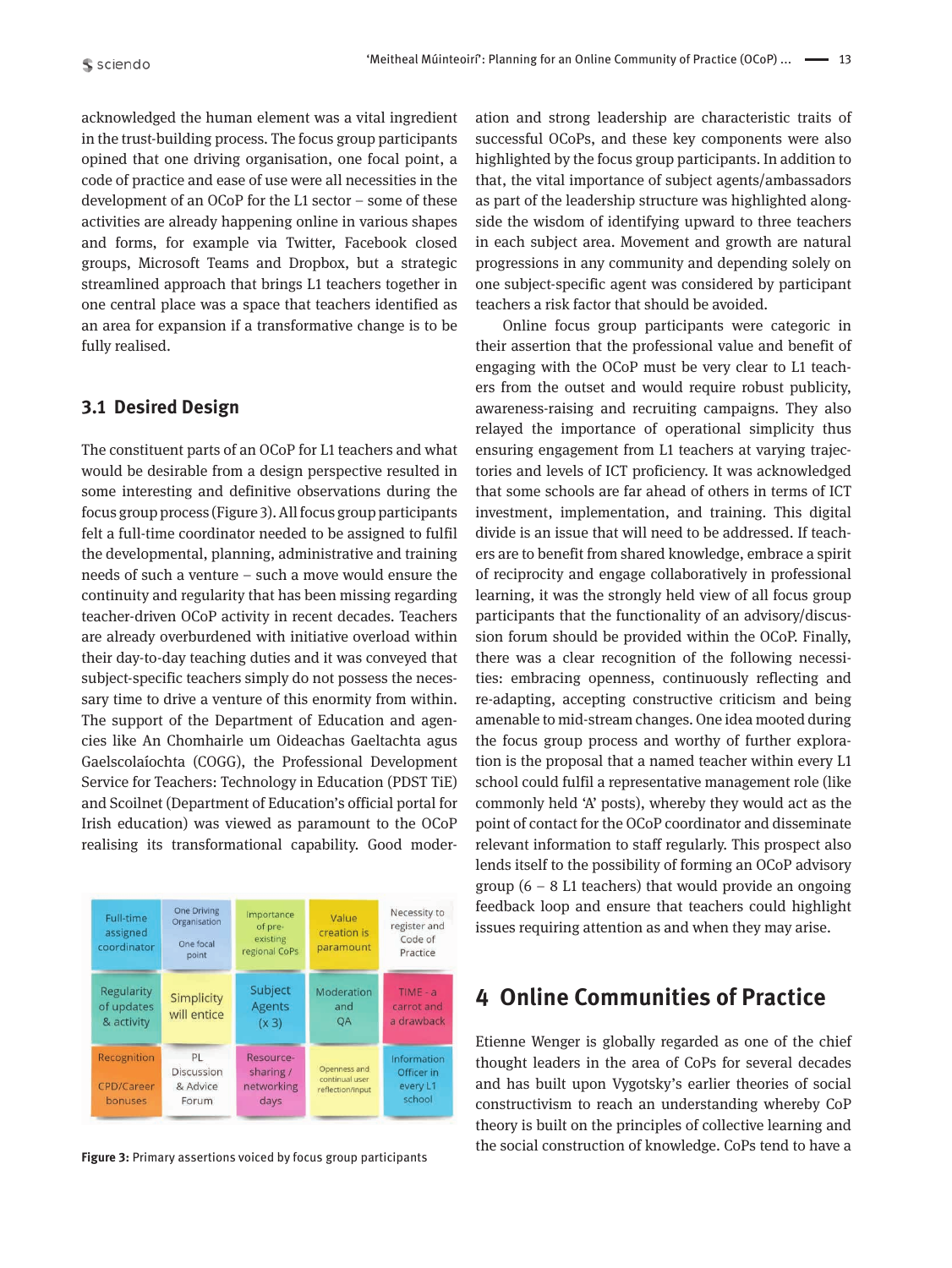greater appeal when they respond to a problem or issue – in this context Kimble and Hildreth's definition (2004) is noteworthy: "a group of professionals informally bound to one another through exposure to a common class of problems, common pursuit of solutions, and thereby themselves embodying a store of knowledge" (2004, p.3). There are some definitional challenges in the context of CoPs given the breadth of existing literature, but for this paper, Wenger, McDermott & Snyder (2002) best capture the essence of what CoPs constitute: "groups of people who share a concern, a set of problems, or a passion about a topic, and who deepen their knowledge and expertise in this area by interacting on an ongoing basis" (2002, p.7). An OCoP is an extension of this, with the added technological factors an added driving force for sustainable development. Rosenberg (2004) added further weight to the assertions of Wenger et al. (2002) when he concluded that online communities of practice offer opportunities for working with and learning from others who share similar interests and needs.

The most prudent starting point for any OCoP is defining the strategic community vision and focus – only then can the prospective members share in the building of such a community (Attebury et al., 2013). In the early formation stage, it is essential to determine a shared vision that can be easily articulated. This is crucial in the identification of the potential community, its end goal, and is a springboard for the first stage in the OCoP planning process (Wenger et al., 2002). OCoPs can add value when planned effectively in a manner that maps out its intended objectives (Booth, 2012). Terehoff (2002) shone a light upon the andragogical underpinnings regarding teacher professional learning and the importance of onboarding teachers from the earliest juncture in collaborative projects pertaining to their profession. Cognisant of this fact and given this venture will be teacher-focused, it was understood that partnering with and receiving the ongoing support and guidance of L1 subject teachers was critical to this future enterprise and its long-term sustainability. The questionnaire phase of the research process indicated a clear appetite regarding the worthiness of establishing an OCoP for L1 subject teachers (Figure 4).

#### **4.1 Co-located CoPs vs Online CoPs**

A community of practice in the traditional sense is generally recognised as an in-person face-to-face collective of learners with a joint enterprise, mutual engagement, and shared repertoire (Wenger, 1998). However, in the case of an OCoP, computer-mediated communication (CMC),

Do you think it would be worthwhile to establish an OCoP for L1 post-primary teachers?



**Figure 4:** 70% of respondents expressed that an OCoP for L1 postprimary teachers would be worthwhile

adaptive technology and the employment of the Internet are elemental in its evolution. Although in the minority, there are researchers who posit that OCoPs are not possible. Thorpe (2009) asserts that online interaction cannot achieve the same level of shared experience as that which can be produced through face-to-face contact but also recognises that OCoPs can create new avenues for learning that would not exist without the employment of CMC. Wenger (2009) contends that technology offers significant potential in the realm of CoPs. Barab et al. (2004) claim that OCoPs possess all the challenges of co-located/ co-present CoPs but have the added challenges of navigating technologies and planning for their use. It is widely acknowledged that inherent complexities exist concerning the operational roll-out of OCoPs. Nevertheless, these are barriers that can be overcome and OCoPs can grow successfully if established, designed, and supported in the right manner (ibid.).

Certainly, whilst many parallels can be drawn between OCoPs and CoPs in terms of characteristics, there are experiential, operational, and practicable differences. OCoPs require a greater degree of planning and design than face-to-face CoPs, given that decisions must be made about the adoption and implementation of the most suitable support infrastructure concerning CMC and ICT (ibid.). Dubé et al. (2006) advance several reasons whereby OCoPs and the experience of its members differ from traditional face-to-face CoPs:

- The online environment dictates that the experience varies from co-located CoP
- The level of interactivity, the ways whereby members interact with one another and meaning-making will differ – messages can be misconstrued
- Trust may take longer to establish and needs to be navigated carefully
- Sense of place could be different given the adoption of CMC and remoteness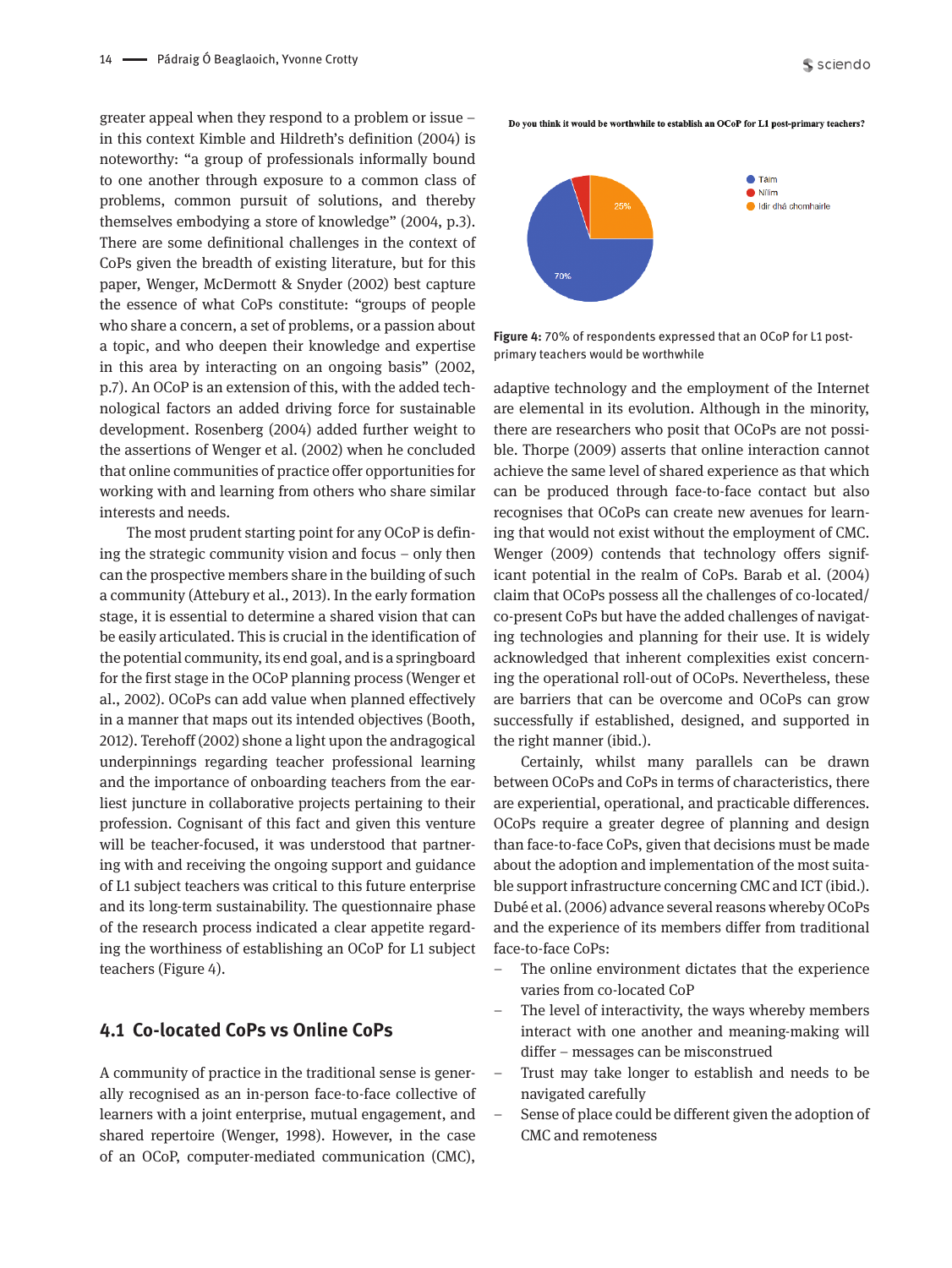– Lurkers will exist and creating a culture of reciprocity will differ and take time (adapted from Dubé et al., 2006)

Whilst co-located CoPs and OCoPs may differ in structure and delivery, Wenger et al. (2014) illuminate the importance of coordination and leadership roles if a community of practice is to truly thrive for a period of longer duration.

#### **4.2 The Leadership Factor**

Successful OCoPs that realise worthwhile sustainable value are characterised by strong effective leadership and good moderation (Booth, 2012). Pinpointing prospective coordinators, assigning leadership roles, and initiating modes of governance is also essential to the viability of an OCoP (Wenger et al., 2002). It must be determined whether the leadership aspect is organisation-driven or member-driven because this is crucial in the designation of roles in early formation. Some concerns voiced in the literature related to it being facile to establish a CoP but far more difficult to sustain it – a lack of leadership and champions at the various stages of growth are decisive factors. The defining of roles, decision-makers and developers allied to the activities and support structures associated with OCoPs demand for the provision of training. Daniel et al. (2004) assert the wisdom of organising a workshop with potential members in the early developmental stages as this would provide the opportunity for face-to-face discussion in determining the future course of the OCoP. The role of leadership is to ensure that value is being created for all the constituent members. In the context of OCoPs, lurkers will always exist and will constitute a significant percentage of the membership, but it is critical to ensure that movement across the different levels is happening and that no one participatory group becomes stagnant.

Stuckey and Smith (2004) and Gairín-Sallan (2010) emphasise the importance of leadership within OCoPs and assert that it is the role of leadership to keep members involved, create opportunities for participation, and prioritise the importance of continually evaluating the needs of the learning community. Wenger et al. (2002) addressed the need to develop new strands of leadership at the sustaining/maturing phase of an OCoP to breathe new life into the community and extend its core group. The importance of appointing a community leader or facilitator cannot be underestimated and is critical to its viability. The cyclical nature of the OCoP life cycle points to the importance of ongoing recruitment in terms of long-term

sustainability. A common misconception is that CoPs are self-organising and bereft of leaders. This is a falsehood because the majority of OCoPs need to be cultivated by some entity and require ongoing stewardship (Wenger, 2009). Falk and Drayton (2015) concur that online professional learning communities cannot prosper without some form of distributed leadership. Other characteristic traits of successful OCoPs are those that inculcate a foundation of trust, that motivate its members to affect change and embody a sense of belonging.

## **5 Trust, Motivation and Sense of Belonging**

Trust is recognised as one of the key enablers in driving the growth of OCoPs and building sustainable relationships (Booth, 2012). Ardichvili (2008) calls attention to two varieties of trust as applicable to OCoPs: *(a) personal knowledge-based trust* and *(b) institution-based trust*. The former happens as relationships within the OCoPs begin to flourish and the latter is dependent on the institutional/ organisational reputation of the entity leading OCoP coordination. Although trust is regarded as the primary building block upon which OCoP activity is enabled, other aspects that impact on activity and participatory levels are supportive leadership and favourable organisational culture (ibid.) Without the necessary suite of suitable tools and technological supports, members of an OCoP cannot be expected to attain its intended goal(s) (Barab et al., 2004). Figallo (2004) posited that the challenge of gaining and maintaining trust can be a major stumbling block when it comes to engagement with OCoPs but the reputational status of the driving organisation or entity can play a positive role in generating positivity, goodwill and confidence. The following declaration is very pertinent insofar as an OCoP is highly unlikely to gain any collaborative traction without this vital ingredient of trust: "Trust is the lubricant of the collaborative engine." (ibid., p. 316).

Teacher engagement with OCoPs is motivated by seeking out solutions to workplace issues, gaining new knowledge and clarifying questions concerning their practice (Duncan-Howell, 2007). OCoPs allow teachers the flexibility to engage in professional collaborative learning in ways that are not bound by time, geographic location, or years of service (Duncan-Howell, 2010). This anytime anywhere access facilitates the involvement of teachers and various trajectories of participation, and their reasons for membership are both professional development and emotional support (ibid.). Interestingly, Duncan-Howell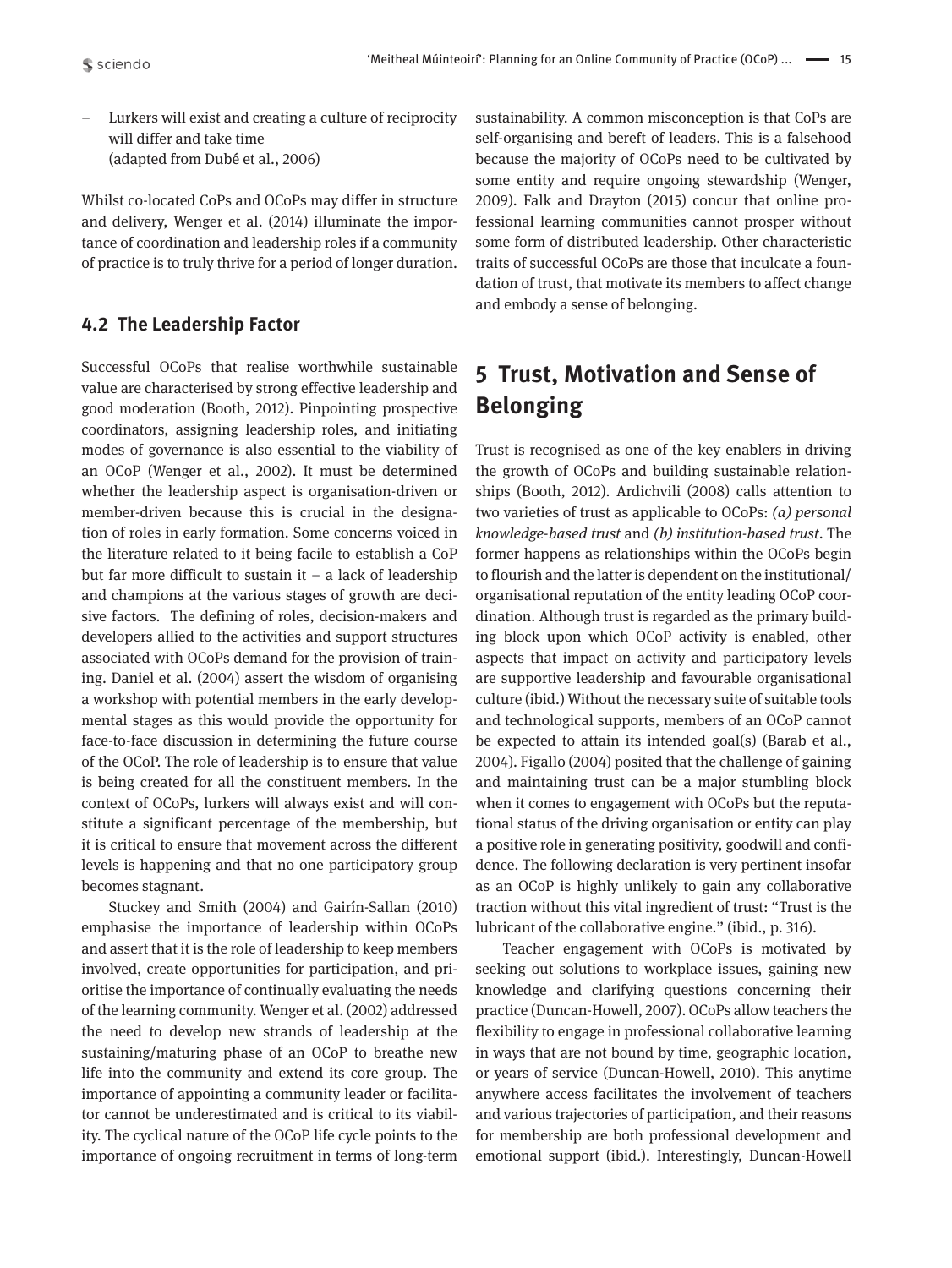(2010) purports that the issue of time (or lack thereof) is reported by teachers as both one of the main motivators and barriers. This is indeed a common thread in the literature – an argument, on the one hand, that OCoPs allows for anytime anywhere access but on the other hand, that initiative overload and burdensome workloads do not allow the necessary time for engagement. Ardichvili (2008) points to motivational considerations from the personal, community and normative perspectives e.g. greater expertise, sense of belonging and collegial support. Chiu et al. (2006), in their commentary on social capital, recognise reciprocity as a key motivator if it can be realised as one of the community norms.

In terms of the long-term sustainability and transformational impact of OCoPs, it is essential to build membership and seek out methods whereby participatory interest can be maintained, harnessed, and fortified. What is it that makes users of online communities engage and commit to staying the course? The answers are quite simple – they must see that it benefits their lives, and they must feel a sense of belonging. We are currently living through the Digital Age, an era where the rapid connection of the online world has disconnected many people in the physical world and turned social systems on their head. The Covid-19 health crisis of 2020 has re-emphasised how important people are as a source of energy and support to one another. Recent upheaval and turbulence in our daily lives have highlighted how a connectedness with our tribe is massively important, a group with which we identify and share values and culture, and that sharing resources are at the very core of good living. Maslow's third tier in his hierarchy of needs model (Figure 5) highlights the



**Figure 5:** Maslow's 3rd tier points to belongingness (credit: https://www.simplypsychology.org/maslow.html)

human necessity and primal urge for belonging. Longing for support, connection, and shared understanding are central tenets of OCoPs. It must also be recognised that community is both a process and a place – the more we learn and know about the process the better the place will become. The researchers carefully considered this reality when engaging with the research process.

#### **6 Early Transformative Indicators**

The measured planning process adopted paid early dividends and led to a shift in both workplace practice and teachers' desires to become involved with this innovative departure. One of the primary transformative indicators is the recent completion of the first phase of a collaborative initiative between COGG, Scoilnet and the Department of Education (Gaeltacht Unit) entitled *An Tairseach* www. cogg.ie/tairseach. This welcome advancement for teachers is a pioneering step for the L1 education sector, a site housing a host (c. 200 resources) of post-primary teaching and learning resources for L1 subject teachers (Gaeilge, Woodwork, Business Studies, Physical Education, Home Economics, Music, and Mathematics) that are easily accessible, downloadable, and editable. These L1 resources are also accessible on www.scoilnet.ie.

All resources are a response to gaps identified by current L1 subject teachers. They have all been developed and designed by teachers for teachers but have also undergone a thorough proofing and quality assurance process. The stated barriers around varying levels of linguistic proficiency have been surmounted by virtue of this pathway. Innovative solutions were sought out in this regard which has led to external collaborative work, and an active contributory approval role with a partnering 3rd level institution. The ongoing development work is being driven by a 3-person team within COGG and has led to online teamwork which is reaping great results. Their application to this work has been transformational insofar as all related workflow, file management/storage, communication and project management tasks are completed through a myriad of technologies, leading to transformative internal work practices that have facilitated huge progress within a short timeframe.

Building upon the research work conducted throughout this study and the professional opinions expressed by teachers in their specialist fields during the questionnaire and focus group process, several suggestions proposed by teachers were incorporated within the initial phase of the project's planning and implementation process: deploy-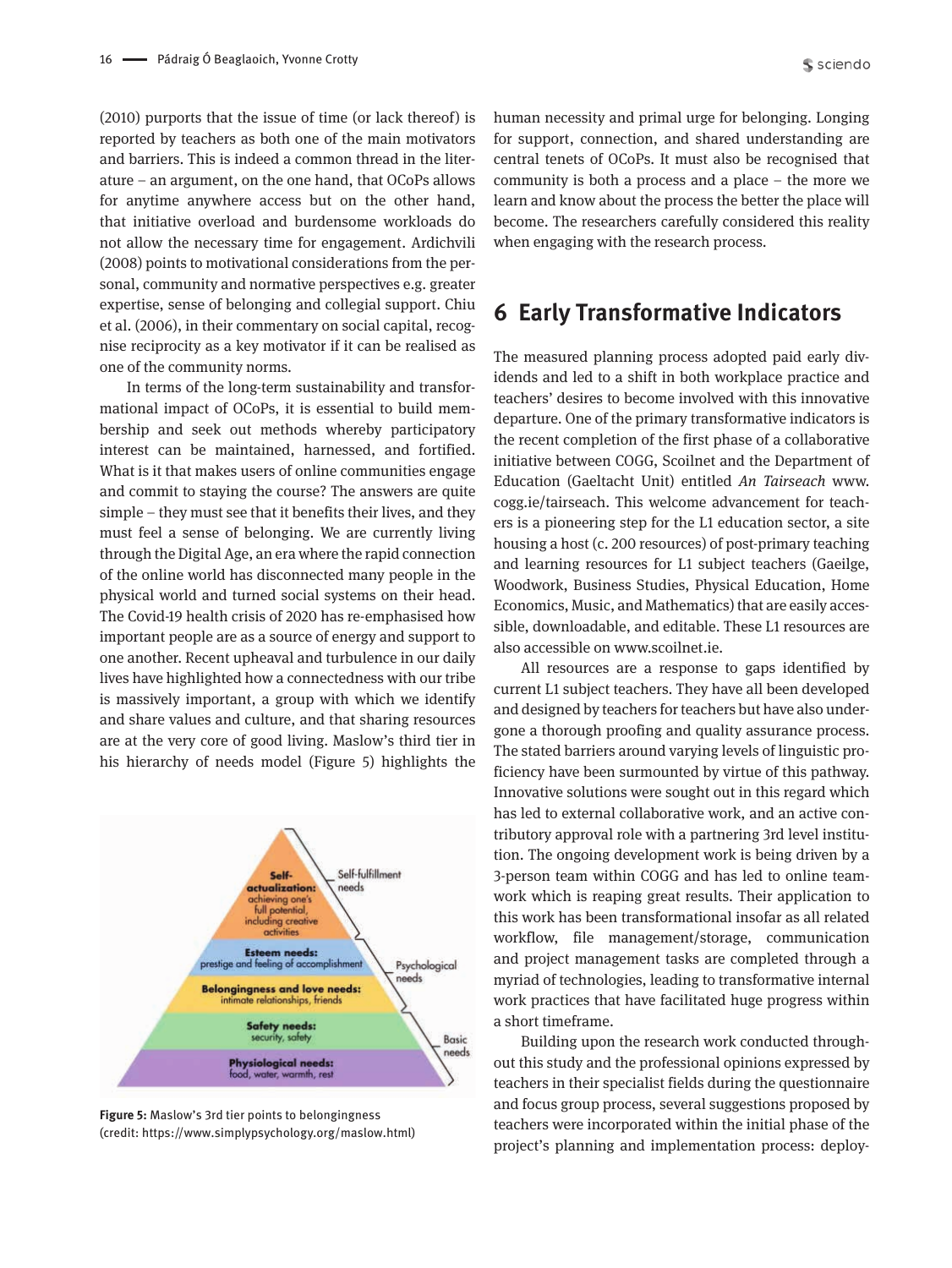

**Figure 6:** First phase completion of L1 teaching and learning resources: www.cogg.ie/tairseach

ment of subject agents to drive change transformation and alter mindsets from within, forging alliances with teacher subject associations, closer collaboration with other stakeholders and support agencies, ease of access and multipoint entries, a clearly defined plan to ensure regularity of updates/activities, and public awareness-raising through social media channels. The completion of the first step in the process (Figure 6) has been very positive – additional teachers are now expressing an interest in becoming involved and the portents for future success look extremely promising. Planning for the second phase of *An Tairseach* is in process and based on feedback from teachers, subject change agents/contributors are currently being recruited in the following subject areas: Geography, History, Mathematics, Home Economics, Physical Education, Engineering, Spanish, Religion and Wellbeing. In collaboration with the relevant subject associations and various support agencies within the Department of Education, the intention is to provide a series of awareness-raising webinars in 2021 and opportunities for teachers to come together online to share best practice and resources. Should the rate of growth continue at the planned pace of implementation, it is envisaged these positive developmental steps will constitute broad-ranging changes that will achieve the aspired transformative impact for L1 subject teachers.

## **7 Conclusion**

At the time of writing, no examples of existing OCoPs fully implemented on a national scale within the post-primary sector (L1 or L2) in Ireland were identified in the literature. Further research on the viability of OCoPs at this level of education would be beneficial - to shed further light on whether such OCoPs can be successfully operationalised on such a broad scale. The dearth of literature around L1 provision and OCoPs in Ireland would also suggest that further research beyond this exploratory study is required. The question of minority languages and the possible role of OCoPs in language revitalisation is also a question worthy of future consideration.

The literature suggests the implementation of teacher OCoPs can provide a springboard for the acquisition of new knowledge and skills, and although it indicates the correlation between the planning/design process and critical success factors, there is a paucity of research detailing the measurability of teacher OCoP effectiveness. Both the literature and opinions expressed by teachers during this research journey point to effective CoPs/OCoPs demanding extensive time, meticulous planning, and in-built flexibility for mid-stream changes. One of the primary factors yet to be ascertained is whether a system-wide OCoP rolled out nationally, with an offering of subject-specific OCoPs within its infrastructure and all the planning this entails, can ultimately succeed. Much work is yet required to prove the validity of such an aspiration. The outlook for the future is very positive and much interest has been expressed by L1 teachers in the initial phases of a dedicated hub for this sector. The need for collaborative transformative change, the adoption of innovative digital solutions, and online collegial activities for subject teachers at L1 post-primary level are ambitious objectives concerning OCoP growth for the L1 sector in Ireland. However, they can be realised through a process of continuous systemic planning, teacher agency and collective buy-in from all stakeholders.

## **References**

- [1] Ardichvili, A. (2008). Learning and knowledge sharing in virtual communities of practice: motivators, barriers, and enablers. *Advances in Developing Human Resources*, *10*(4), 541–554. DOI: https://doi.org/10.1177/1523422308319536
- [2] Attebery, R., Perret, R., Kenyon, J., & Green, D. (2013). Practice makes perfect? A retrospective look at a community of practice. *Library Philosophy & Practice.* https:// digitalcommons.unl.edu/cgi/viewcontent.cgi?article=2156& context=libphilprac
- [3] Barab, S.A., Kling, R., & Gray, J.H. (Eds.) (2004). *Designing for virtual communities in the service of learning.* Cambridge: Cambridge University Press